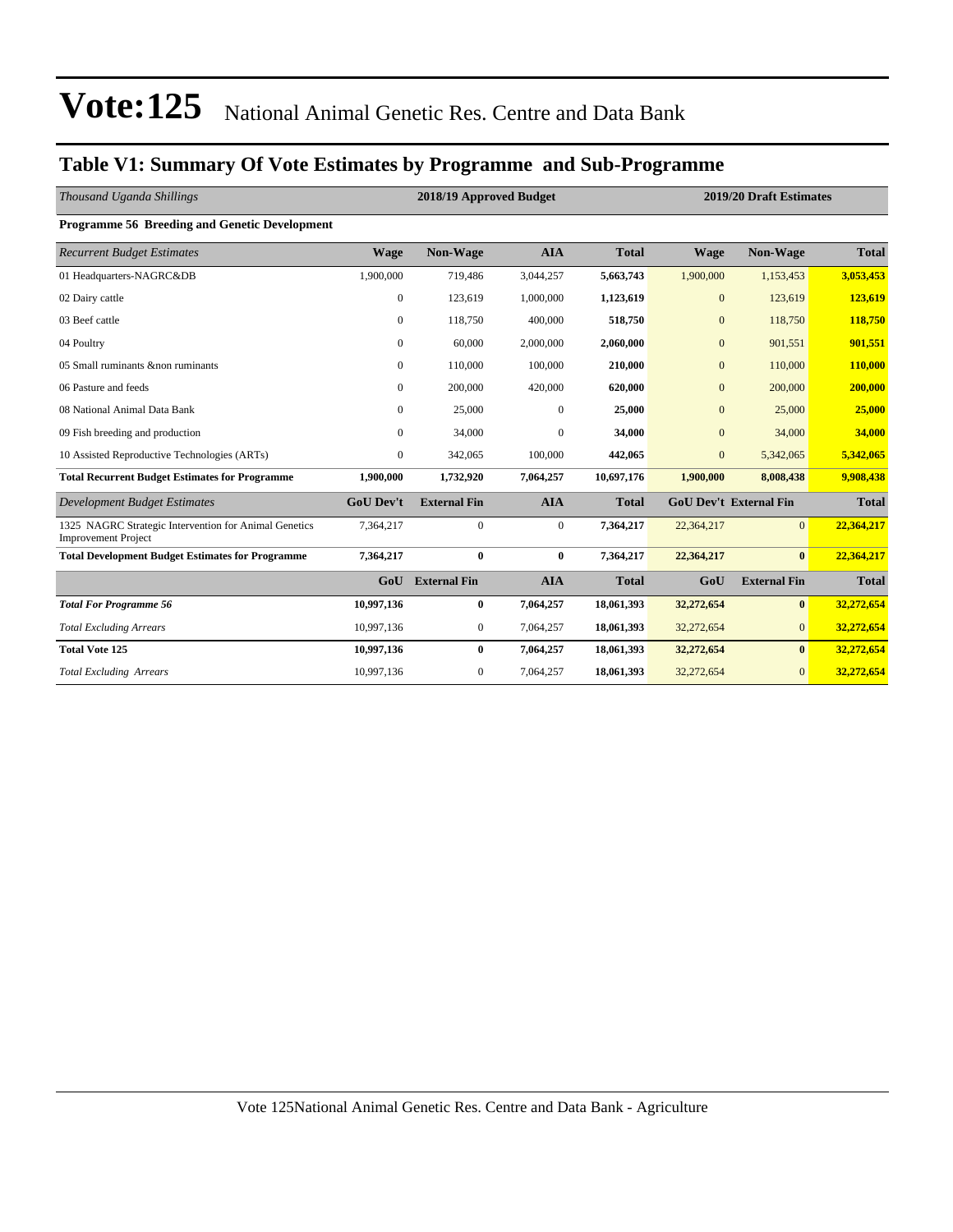#### **Table V2: Summary Vote Estimates by Item**

| Thousand Uganda Shillings                                   |           | 2019/20 Draft Estimates<br>2018/19 Approved Budget |           |                  |            |                     |                         |
|-------------------------------------------------------------|-----------|----------------------------------------------------|-----------|------------------|------------|---------------------|-------------------------|
|                                                             | GoU       | <b>External Fin</b>                                | AIA       | <b>Total</b>     | GoU        | <b>External Fin</b> | <b>Total</b>            |
| <b>Employees, Goods and Services (Outputs Provided)</b>     | 4,622,920 | $\bf{0}$                                           | 7,064,257 | 11,687,176       | 17,860,863 | $\bf{0}$            | 17,860,863              |
| 211102 Contract Staff Salaries                              | 2,100,000 | $\bf{0}$                                           | 2,275,005 | 4,375,005        | 1,900,000  | $\bf{0}$            | 1,900,000               |
| 211103 Allowances (Inc. Casuals, Temporary)                 | 70,000    | $\bf{0}$                                           | 140,000   | 210,000          | 438,840    | $\bf{0}$            | 438,840                 |
| 212101 Social Security Contributions                        | 190,000   | $\bf{0}$                                           | 245,501   | 435,501          | 403,014    | $\bf{0}$            | 403,014                 |
| 213001 Medical expenses (To employees)                      | 60,000    | $\bf{0}$                                           | $\bf{0}$  | 60,000           | 80,000     | $\bf{0}$            | 80,000                  |
| 213002 Incapacity, death benefits and funeral expenses      | 10,000    | $\bf{0}$                                           | 0         | 10,000           | $\bf{0}$   | $\bf{0}$            | $\overline{\mathbf{0}}$ |
| 213004 Gratuity Expenses                                    | 190,000   | $\bf{0}$                                           | 898,751   | 1,088,751        | 830,000    | $\bf{0}$            | 830,000                 |
| 221001 Advertising and Public Relations                     | 10,000    | $\bf{0}$                                           | $\bf{0}$  | 10,000           | 358,177    | $\bf{0}$            | 358,177                 |
| 221002 Workshops and Seminars                               | 0         | $\bf{0}$                                           | 0         | 0                | 70,000     | $\bf{0}$            | 70,000                  |
| 221003 Staff Training                                       | 270,000   | $\bf{0}$                                           | $\bf{0}$  | 270,000          | 1,520,000  | $\bf{0}$            | 1,520,000               |
| 221006 Commissions and related charges                      | 10,000    | $\bf{0}$                                           | $\bf{0}$  | 10,000           | $\bf{0}$   | $\bf{0}$            | $\overline{\mathbf{0}}$ |
| 221008 Computer supplies and Information Technology<br>(TT) | 15,000    | $\bf{0}$                                           | 0         | 15,000           | 33,940     | $\bf{0}$            | 33,940                  |
| 221009 Welfare and Entertainment                            | 20,000    | $\bf{0}$                                           | $\bf{0}$  | 20,000           | 20,000     | $\bf{0}$            | 20,000                  |
| 221011 Printing, Stationery, Photocopying and Binding       | 50,000    | $\bf{0}$                                           | $\bf{0}$  | 50,000           | 51,553     | $\bf{0}$            | 51,553                  |
| 221016 IFMS Recurrent costs                                 | 0         | $\bf{0}$                                           | 0         | 0                | 10,000     | $\bf{0}$            | <b>10,000</b>           |
| 221017 Subscriptions                                        | 0         | $\bf{0}$                                           | $\bf{0}$  | 0                | 10,953     | $\bf{0}$            | 10,953                  |
| 222001 Telecommunications                                   | 2,000     | $\bf{0}$                                           | $\bf{0}$  | 2,000            | $\bf{0}$   | $\bf{0}$            | $\overline{\mathbf{0}}$ |
| 222003 Information and communications technology<br>(ICT)   | 20,000    | $\bf{0}$                                           | $\bf{0}$  | 20,000           | 177,111    | $\bf{0}$            | 177,111                 |
| 223003 Rent – (Produced Assets) to private entities         | 0         | $\bf{0}$                                           | $\bf{0}$  | 0                | 200,000    | $\bf{0}$            | 200,000                 |
| 223004 Guard and Security services                          | $\bf{0}$  | $\bf{0}$                                           | 100,000   | 100,000          | 150,000    | $\bf{0}$            | 150,000                 |
| 223005 Electricity                                          | 140,000   | $\bf{0}$                                           | 220,000   | 360,000          | 304,000    | $\bf{0}$            | 304,000                 |
| 223006 Water                                                | 0         | $\bf{0}$                                           | 110,000   | 110,000          | 93,311     | $\bf{0}$            | 93,311                  |
| 224001 Medical Supplies                                     | 307,704   | $\bf{0}$                                           | 780,000   | 1,087,704        | 430,000    | $\bf{0}$            | 430,000                 |
| 224006 Agricultural Supplies                                | 650,000   | $\bf{0}$                                           | 1,845,000 | 2,495,000        | 6,057,725  | $\bf{0}$            | 6,057,725               |
| 225001 Consultancy Services- Short term                     | 0         | $\bf{0}$                                           | $\bf{0}$  | $\bf{0}$         | 62,425     | $\bf{0}$            | 62,425                  |
| 225002 Consultancy Services-Long-term                       | 0         | $\bf{0}$                                           | $\bf{0}$  | $\boldsymbol{0}$ | 2,327,575  | $\bf{0}$            | 2,327,575               |
| 226001 Insurances                                           | 0         | 0                                                  | 0         | 0                | 80,000     | $\bf{0}$            | 80,000                  |
| 227001 Travel inland                                        | 139,226   | $\bf{0}$                                           | 191,000   | 330,226          | 735,285    | $\bf{0}$            | 735,285                 |
| 227002 Travel abroad                                        | 30,793    | $\bf{0}$                                           | $\bf{0}$  | 30,793           | 310,793    | $\bf{0}$            | 310,793                 |
| 227004 Fuel, Lubricants and Oils                            | 191,693   | $\bf{0}$                                           | 229,000   | 420,693          | 566,160    | $\bf{0}$            | 566,160                 |
| 228001 Maintenance - Civil                                  | 69,000    | $\bf{0}$                                           | 30,000    | 99,000           | 290,000    | $\bf{0}$            | 290,000                 |
| 228002 Maintenance - Vehicles                               | 50,000    | $\bf{0}$                                           | $\bf{0}$  | 50,000           | 250,000    | $\bf{0}$            | 250,000                 |
| 228003 Maintenance – Machinery, Equipment $\&$<br>Furniture | 18,750    | $\bf{0}$                                           | $\bf{0}$  | 18,750           | 100,000    | $\bf{0}$            | 100,000                 |
| 228004 Maintenance - Other                                  | 8,753     | $\bf{0}$                                           | $\bf{0}$  | 8,753            | $\bf{0}$   | $\bf{0}$            | $\mathbf{0}$            |
| <b>Investment</b> (Capital Purchases)                       | 6,374,217 | $\bf{0}$                                           | $\bf{0}$  | 6,374,217        | 14,411,792 | $\bf{0}$            | 14,411,792              |
| 281502 Feasibility Studies for Capital Works                | 150,000   | $\bf{0}$                                           | $\bf{0}$  | 150,000          | $\pmb{0}$  | $\bf{0}$            | $\bf{0}$                |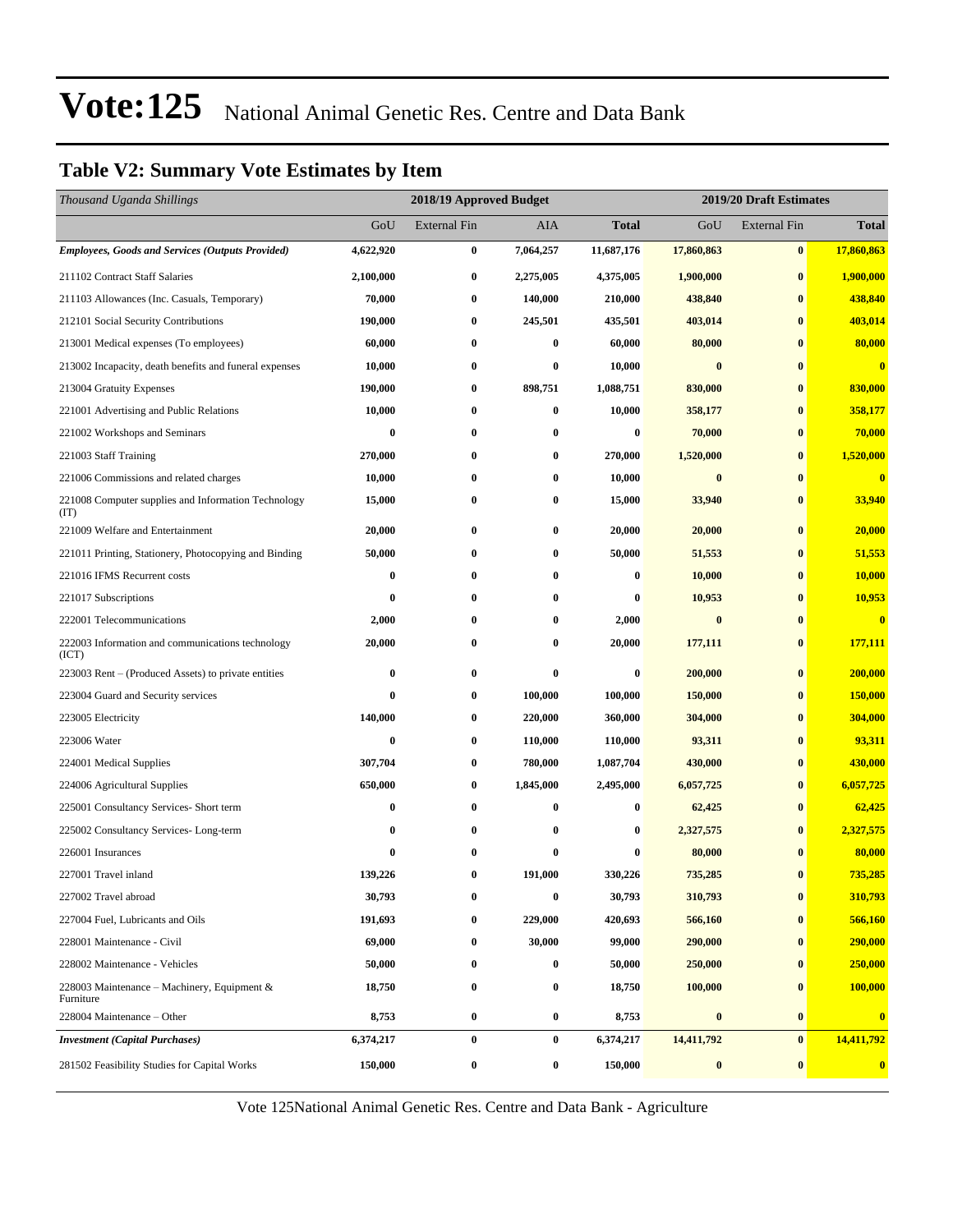| 281503 Engineering and Design Studies & Plans for<br>capital works | 100,000    | $\bf{0}$     | 0         | 100,000    | $\bf{0}$     | $\mathbf{0}$   | $\mathbf{0}$ |
|--------------------------------------------------------------------|------------|--------------|-----------|------------|--------------|----------------|--------------|
| 281504 Monitoring, Supervision & Appraisal of capital<br>works     | 100,000    | $\bf{0}$     | $\bf{0}$  | 100,000    | 300,000      | $\mathbf{0}$   | 300,000      |
| 311101 Land                                                        | 100,000    | $\bf{0}$     | $\bf{0}$  | 100,000    | $\mathbf{0}$ |                | $\bf{0}$     |
| 312101 Non-Residential Buildings                                   | 1,350,000  | $\bf{0}$     | $\bf{0}$  | 1,350,000  | 6,141,792    | $\bf{0}$       | 6,141,792    |
| 312102 Residential Buildings                                       | 60,000     | $\bf{0}$     | 0         | 60,000     | $\bf{0}$     | $\bf{0}$       | $\mathbf{0}$ |
| 312103 Roads and Bridges.                                          | 400,000    | $\bf{0}$     | 0         | 400,000    | 250,000      | $\bf{0}$       | 250,000      |
| 312104 Other Structures                                            | 1,000,000  | $\bf{0}$     | 0         | 1,000,000  | 500,000      | $\bf{0}$       | 500,000      |
| 312201 Transport Equipment                                         | 625,000    | $\bf{0}$     | $\bf{0}$  | 625,000    | 1,020,000    | $\bf{0}$       | 1,020,000    |
| 312202 Machinery and Equipment                                     | 180,000    | $\bf{0}$     | 0         | 180,000    | 1,250,000    | $\bf{0}$       | 1,250,000    |
| 312203 Furniture & Fixtures                                        | 40,000     | $\bf{0}$     | 0         | 40,000     | $\bf{0}$     | $\bf{0}$       | $\mathbf{0}$ |
| 312212 Medical Equipment                                           | $\bf{0}$   | $\bf{0}$     | 0         | $\bf{0}$   | 1,850,000    | $\bf{0}$       | 1,850,000    |
| 312214 Laboratory Equipments                                       | $\bf{0}$   | $\bf{0}$     | 0         | $\bf{0}$   | 100,000      | $\bf{0}$       | 100,000      |
| 312301 Cultivated Assets                                           | 905,000    | $\bf{0}$     | $\bf{0}$  | 905,000    | 550,000      |                | 550,000      |
| 314201 Materials and supplies                                      | 1,364,217  | $\bf{0}$     | 0         | 1,364,217  | 2,450,000    | $\bf{0}$       | 2,450,000    |
| <b>Grand Total Vote 125</b>                                        | 10,997,136 | $\bf{0}$     | 7,064,257 | 18,061,393 | 32,272,654   | $\bf{0}$       | 32,272,654   |
| <b>Total Excluding Arrears</b>                                     | 10,997,136 | $\mathbf{0}$ | 7,064,257 | 18,061,393 | 32,272,654   | $\overline{0}$ | 32,272,654   |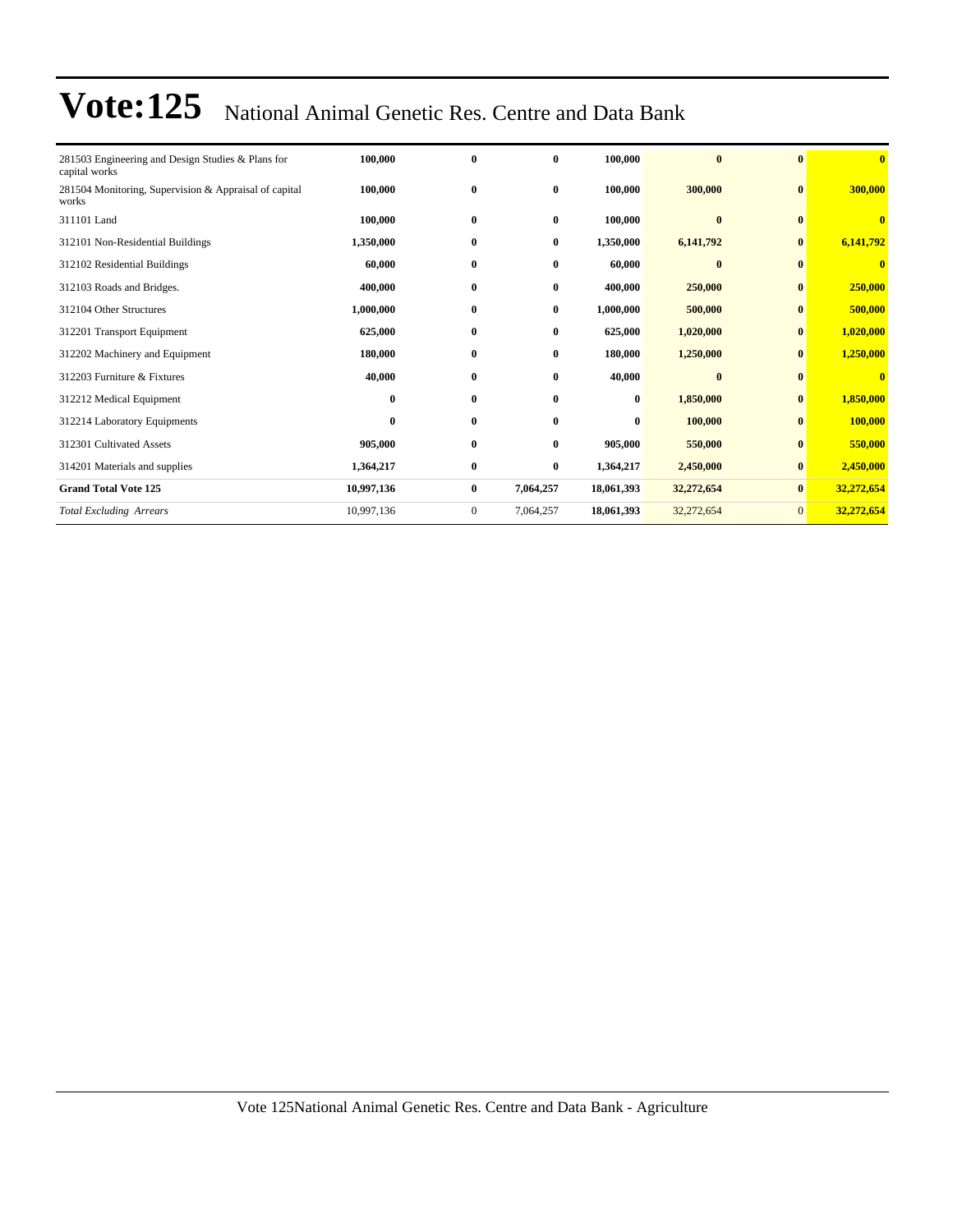#### **Table V3: Detailed Estimates by Programme, Sub Programme, Output and Item**

#### *Programmme 56 Breeding and Genetic Development*

*Recurrent Budget Estimates*

#### **SubProgramme 01 Headquarters-NAGRC&DB**

| Thousand Uganda Shillings                                                         |                | 2018/19 Approved Budget |                |              |                | 2019/20 Draft Estimates |              |  |
|-----------------------------------------------------------------------------------|----------------|-------------------------|----------------|--------------|----------------|-------------------------|--------------|--|
| <b>Outputs Provided</b>                                                           | Wage           | Non Wage                | <b>AIA</b>     | <b>Total</b> | Wage           | Non Wage                | <b>Total</b> |  |
| Output 015601 Human Resource management & development.                            |                |                         |                |              |                |                         |              |  |
| 211102 Contract Staff Salaries                                                    | 1,900,000      | $\mathbf{0}$            | 2,075,005      | 3,975,005    | 1,900,000      | $\overline{0}$          | 1,900,000    |  |
| 212101 Social Security Contributions                                              | $\mathbf{0}$   | 190,000                 | 225,501        | 415,501      | $\mathbf{0}$   | 403,014                 | 403,014      |  |
| 213001 Medical expenses (To employees)                                            | $\mathbf{0}$   | 60,000                  | $\mathbf{0}$   | 60,000       | $\mathbf{0}$   | 80,000                  | 80,000       |  |
| 213004 Gratuity Expenses                                                          | $\mathbf{0}$   | 190,000                 | 563,751        | 753,751      | $\mathbf{0}$   | 210,000                 | 210,000      |  |
| 221002 Workshops and Seminars                                                     | $\mathbf{0}$   | $\mathbf{0}$            | $\mathbf{0}$   | $\mathbf{0}$ | $\overline{0}$ | 20,000                  | 20,000       |  |
| 221009 Welfare and Entertainment                                                  | $\mathbf{0}$   | 20,000                  | $\theta$       | 20,000       | $\mathbf{0}$   | 20,000                  | 20,000       |  |
| 221017 Subscriptions                                                              | $\Omega$       | $\mathbf{0}$            | $\mathbf{0}$   | $\mathbf{0}$ | $\overline{0}$ | 10,953                  | 10,953       |  |
| 227001 Travel inland                                                              | $\overline{0}$ | $\mathbf{0}$            | $\overline{0}$ | $\mathbf{0}$ | $\overline{0}$ | 20,000                  | 20,000       |  |
| 228001 Maintenance - Civil                                                        | $\overline{0}$ | $\mathbf{0}$            | $\mathbf{0}$   | $\mathbf{0}$ | $\overline{0}$ | 20,000                  | 20,000       |  |
| <b>Total Cost of Output 01</b>                                                    | 1,900,000      | 460,000                 | 2,864,257      | 5,224,257    | 1,900,000      | 783,967                 | 2,683,967    |  |
| Output 015602 Financial management, management accounting & financial Accounting. |                |                         |                |              |                |                         |              |  |

| 211103 Allowances (Inc. Casuals, Temporary)                                                              | $\overline{0}$ | 40,000       | 40.000         | 80,000   | $\Omega$              | $\Omega$       | $\mathbf{0}$            |
|----------------------------------------------------------------------------------------------------------|----------------|--------------|----------------|----------|-----------------------|----------------|-------------------------|
| 221001 Advertising and Public Relations                                                                  | $\overline{0}$ | 10,000       | $\overline{0}$ | 10,000   | $\mathbf{0}$          | $\overline{0}$ | $\mathbf{0}$            |
| 221011 Printing, Stationery, Photocopying and Binding                                                    | $\overline{0}$ | 40,000       | $\overline{0}$ | 40,000   | $\mathbf{0}$          | $\mathbf{0}$   | $\overline{\mathbf{0}}$ |
| 222001 Telecommunications                                                                                | $\overline{0}$ | 2,000        | $\Omega$       | 2,000    | $\mathbf{0}$          | $\mathbf{0}$   | $\overline{\mathbf{0}}$ |
| 223004 Guard and Security services                                                                       | $\overline{0}$ | $\mathbf{0}$ | $\overline{0}$ | 0        | $\mathbf{0}$          | 150,000        | 150,000                 |
| 223005 Electricity                                                                                       | $\overline{0}$ | 40,000       | 40,000         | 80,000   | $\mathbf{0}$          | $\mathbf{0}$   | $\mathbf{0}$            |
| 223006 Water                                                                                             | $\Omega$       | $\mathbf{0}$ | 50,000         | 50,000   | $\mathbf{0}$          | $\Omega$       | $\overline{\mathbf{0}}$ |
| 224006 Agricultural Supplies                                                                             | $\overline{0}$ | $\mathbf{0}$ | 50,000         | 50,000   | $\overline{0}$        | $\mathbf{0}$   | $\mathbf{0}$            |
| 227004 Fuel, Lubricants and Oils                                                                         | $\Omega$       | 51,693       | $\overline{0}$ | 51,693   | $\mathbf{0}$          | $\Omega$       | $\mathbf{0}$            |
| <b>Total Cost of Output 02</b>                                                                           | 0              | 183,693      | 180,000        | 363,693  | $\boldsymbol{\theta}$ | 150,000        | 150,000                 |
| Output 015603 Promotion and development of regional & international relations.                           |                |              |                |          |                       |                |                         |
| 227002 Travel abroad                                                                                     | $\overline{0}$ | 10,793       | $\Omega$       | 10,793   | $\mathbf{0}$          | 10,793         | 10,793                  |
| <b>Total Cost of Output 03</b>                                                                           | 0              | 10,793       | 0              | 10,793   | $\boldsymbol{\theta}$ | 10,793         | 10,793                  |
| Output 015604 Establishment & maintenance of inter agencey and public private partnership (PPP) linkages |                |              |                |          |                       |                |                         |
| 221008 Computer supplies and Information Technology (IT)                                                 | $\overline{0}$ | 15,000       | $\overline{0}$ | 15,000   | $\overline{0}$        | $\overline{0}$ | $\mathbf{0}$            |
| 222003 Information and communications technology (ICT)                                                   | $\Omega$       | 20,000       | $\Omega$       | 20,000   | $\mathbf{0}$          | 35,000         | 35,000                  |
| <b>Total Cost of Output 04</b>                                                                           | 0              | 35,000       | 0              | 35,000   | $\boldsymbol{\theta}$ | 35,000         | 35,000                  |
| Output 015605 Monitoring and evaluation                                                                  |                |              |                |          |                       |                |                         |
| 213004 Gratuity Expenses                                                                                 | $\overline{0}$ | $\mathbf{0}$ | $\overline{0}$ | $\bf{0}$ | $\overline{0}$        | 70,000         | 70,000                  |
| 221006 Commissions and related charges                                                                   | $\overline{0}$ | 10.000       | $\overline{0}$ | 10.000   | $\overline{0}$        | $\mathbf{0}$   | $\mathbf{0}$            |
|                                                                                                          |                |              |                |          |                       |                |                         |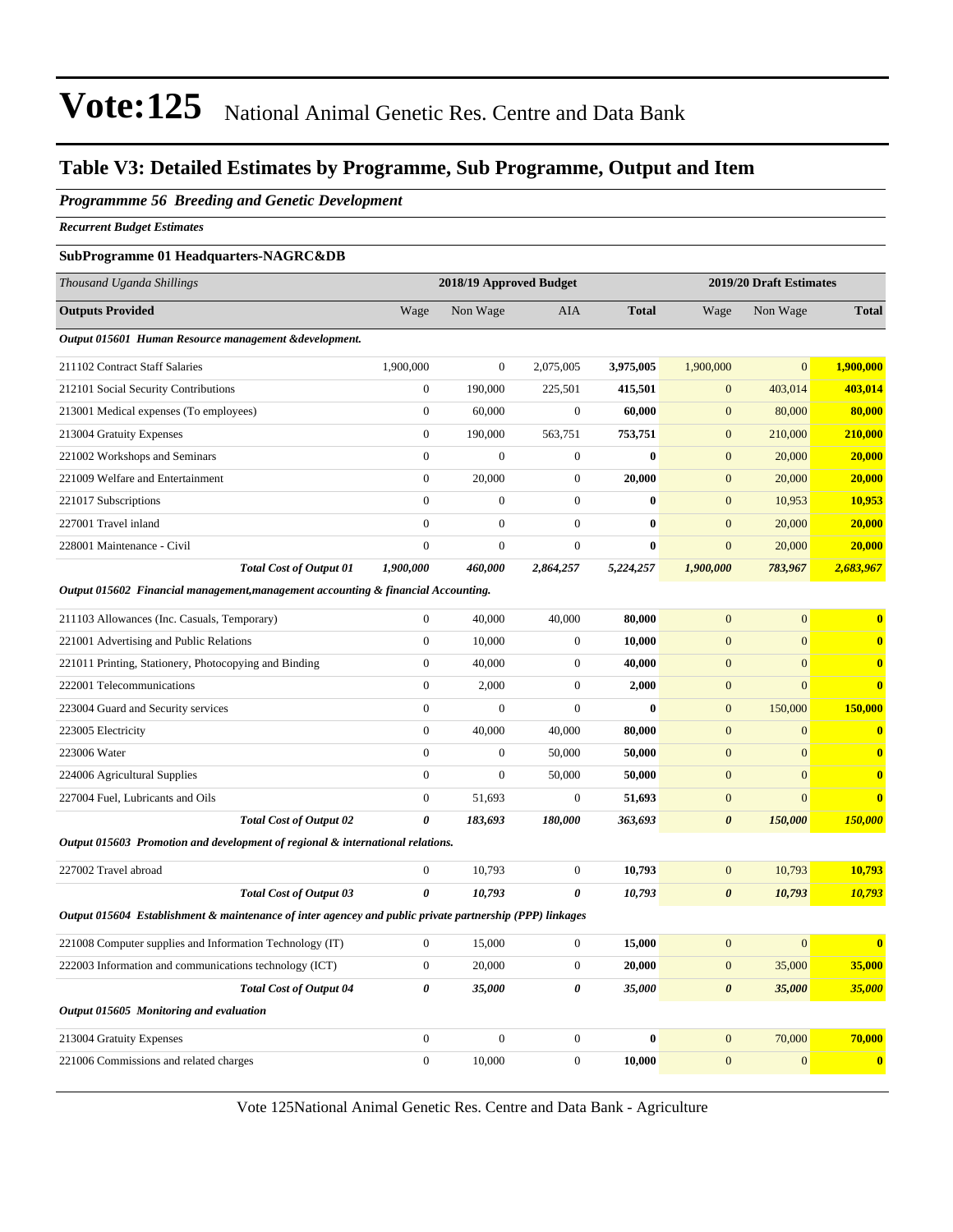| 227001 Travel inland                                                                           |                                       | $\boldsymbol{0}$ | 20,000                  | $\mathbf{0}$     | 20,000       | $\mathbf{0}$          | 49,693                  | 49,693                |
|------------------------------------------------------------------------------------------------|---------------------------------------|------------------|-------------------------|------------------|--------------|-----------------------|-------------------------|-----------------------|
| 227004 Fuel, Lubricants and Oils                                                               |                                       | $\boldsymbol{0}$ | $\overline{0}$          | $\overline{0}$   | $\bf{0}$     | $\mathbf{0}$          | 54,000                  | 54,000                |
|                                                                                                | <b>Total Cost of Output 05</b>        | 0                | 30,000                  | 0                | 30,000       | $\pmb{\theta}$        | 173,693                 | 173,693               |
|                                                                                                | <b>Total Cost Of Outputs Provided</b> | 1,900,000        | 719,486                 | 3,044,257        | 5,663,743    | 1,900,000             | 1,153,453               | 3,053,453             |
| <b>Total Cost for SubProgramme 01</b>                                                          |                                       | 1,900,000        | 719,486                 | 3,044,257        | 5,663,743    | 1,900,000             | 1,153,453               | 3,053,453             |
| <b>Total Excluding Arrears</b>                                                                 |                                       | 1,900,000        | 719,486                 | 3,044,257        | 5,663,743    | 1,900,000             | 1,153,453               | 3,053,453             |
| <b>SubProgramme 02 Dairy cattle</b>                                                            |                                       |                  |                         |                  |              |                       |                         |                       |
| Thousand Uganda Shillings                                                                      |                                       |                  | 2018/19 Approved Budget |                  |              |                       | 2019/20 Draft Estimates |                       |
| <b>Outputs Provided</b>                                                                        |                                       | Wage             | Non Wage                | AIA              | <b>Total</b> | Wage                  | Non Wage                | <b>Total</b>          |
| Output 015607 Promotion of dairy cattle breeding                                               |                                       |                  |                         |                  |              |                       |                         |                       |
| 221001 Advertising and Public Relations                                                        |                                       | $\boldsymbol{0}$ | $\boldsymbol{0}$        | $\boldsymbol{0}$ | $\bf{0}$     | $\mathbf{0}$          | 23,619                  | 23,619                |
| 227001 Travel inland                                                                           |                                       | $\boldsymbol{0}$ | 10,000                  | 20,000           | 30,000       | $\boldsymbol{0}$      | $\boldsymbol{0}$        | $\bf{0}$              |
|                                                                                                | <b>Total Cost of Output 07</b>        | 0                | 10,000                  | 20,000           | 30,000       | $\boldsymbol{\theta}$ | 23,619                  | 23,619                |
| Output 015609 Multiplication of pure Dairy animals & appropriate crosses                       |                                       |                  |                         |                  |              |                       |                         |                       |
| 224001 Medical Supplies                                                                        |                                       | $\boldsymbol{0}$ | 87,704                  | 100,000          | 187,704      | $\boldsymbol{0}$      | 100,000                 | 100,000               |
|                                                                                                | <b>Total Cost of Output 09</b>        | 0                | 87,704                  | 100,000          | 187,704      | $\boldsymbol{\theta}$ | 100,000                 | 100,000               |
| Output 015610 Industrial production of milk and allied products                                |                                       |                  |                         |                  |              |                       |                         |                       |
| 224006 Agricultural Supplies                                                                   |                                       | $\boldsymbol{0}$ | $\boldsymbol{0}$        | 800,000          | 800,000      | $\mathbf{0}$          | $\boldsymbol{0}$        | $\bf{0}$              |
|                                                                                                | <b>Total Cost of Output 10</b>        | $\pmb{\theta}$   | 0                       | 800,000          | 800,000      | $\boldsymbol{\theta}$ | $\boldsymbol{\theta}$   | $\boldsymbol{\theta}$ |
| Output 015611 Conservation and utilization of indegnous Animal Genetic resources.              |                                       |                  |                         |                  |              |                       |                         |                       |
| 224001 Medical Supplies                                                                        |                                       | $\boldsymbol{0}$ | $\boldsymbol{0}$        | 80,000           | 80,000       | $\mathbf{0}$          | $\mathbf{0}$            | $\bf{0}$              |
| 227001 Travel inland                                                                           |                                       | $\boldsymbol{0}$ | 25,915                  | $\mathbf{0}$     | 25,915       | $\boldsymbol{0}$      | $\mathbf{0}$            | $\bf{0}$              |
|                                                                                                | <b>Total Cost of Output 11</b>        | 0                | 25,915                  | 80,000           | 105,915      | $\pmb{\theta}$        | $\boldsymbol{\theta}$   | $\boldsymbol{\theta}$ |
|                                                                                                | <b>Total Cost Of Outputs Provided</b> | $\bf{0}$         | 123,619                 | 1,000,000        | 1,123,619    | $\bf{0}$              | 123,619                 | 123,619               |
| <b>Total Cost for SubProgramme 02</b>                                                          |                                       | $\bf{0}$         | 123,619                 | 1,000,000        | 1,123,619    | $\bf{0}$              | 123,619                 | 123,619               |
| <b>Total Excluding Arrears</b>                                                                 |                                       | $\boldsymbol{0}$ | 123,619                 | 1,000,000        | 1,123,619    | $\mathbf{0}$          | 123,619                 | 123,619               |
| <b>SubProgramme 03 Beef cattle</b>                                                             |                                       |                  |                         |                  |              |                       |                         |                       |
| Thousand Uganda Shillings                                                                      |                                       |                  | 2018/19 Approved Budget |                  |              |                       | 2019/20 Draft Estimates |                       |
| <b>Outputs Provided</b>                                                                        |                                       | Wage             | Non Wage                | AIA              | <b>Total</b> | Wage                  | Non Wage                | <b>Total</b>          |
| Output 015612 Promotion of beef cattle breeding                                                |                                       |                  |                         |                  |              |                       |                         |                       |
| 221001 Advertising and Public Relations                                                        |                                       | $\boldsymbol{0}$ | $\boldsymbol{0}$        | $\boldsymbol{0}$ | $\bf{0}$     | $\mathbf{0}$          | 8,750                   | 8,750                 |
| 227001 Travel inland                                                                           |                                       | $\boldsymbol{0}$ | $\boldsymbol{0}$        | $\mathbf{0}$     | $\bf{0}$     | $\boldsymbol{0}$      | 10,000                  | 10,000                |
| 228003 Maintenance - Machinery, Equipment & Furniture                                          |                                       | $\boldsymbol{0}$ | 18,750                  | $\mathbf{0}$     | 18,750       | $\mathbf{0}$          | $\mathbf{0}$            | $\mathbf{0}$          |
|                                                                                                | <b>Total Cost of Output 12</b>        | 0                | 18,750                  | 0                | 18,750       | $\pmb{\theta}$        | 18,750                  | 18,750                |
| Output 015613 Beef breeding, promotion of beef breeds associations and beef breeder societies. |                                       |                  |                         |                  |              |                       |                         |                       |
| 227001 Travel inland                                                                           |                                       | $\boldsymbol{0}$ | $\boldsymbol{0}$        | 41,000           | 41,000       | $\mathbf{0}$          | $\mathbf{0}$            | $\bf{0}$              |
| 227004 Fuel, Lubricants and Oils                                                               |                                       | $\boldsymbol{0}$ | $\boldsymbol{0}$        | 9,000            | 9,000        | $\mathbf{0}$          | $\boldsymbol{0}$        | $\bf{0}$              |
|                                                                                                | <b>Total Cost of Output 13</b>        | $\pmb{\theta}$   | 0                       | 50,000           | 50,000       | $\boldsymbol{\theta}$ | $\pmb{\theta}$          | $\boldsymbol{\theta}$ |
|                                                                                                |                                       |                  |                         |                  |              |                       |                         |                       |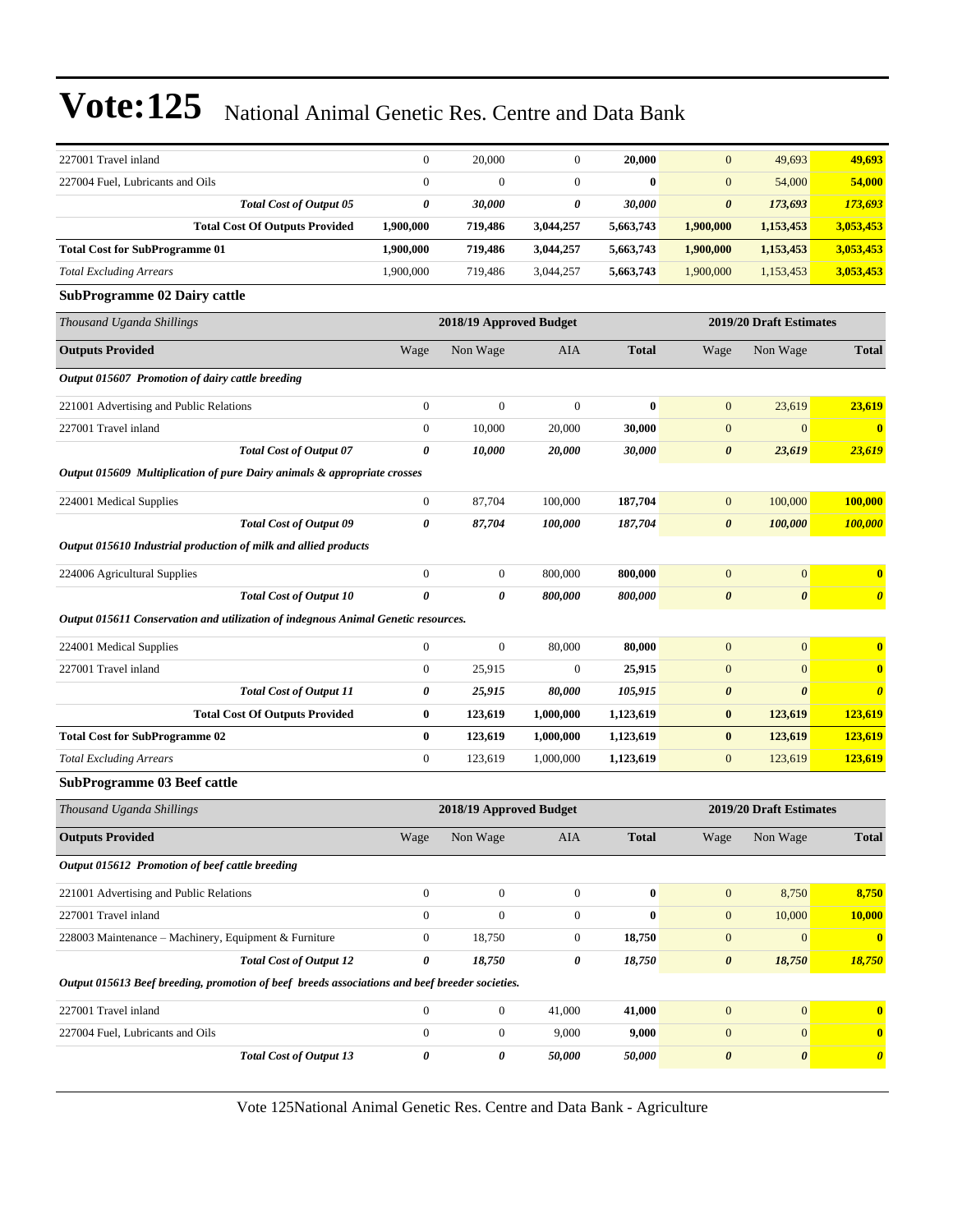| Output 015614 Multiplication of pure beef breeds & appropriate crosses            |                  |                         |                  |              |                       |                         |                       |
|-----------------------------------------------------------------------------------|------------------|-------------------------|------------------|--------------|-----------------------|-------------------------|-----------------------|
| 223004 Guard and Security services                                                | $\boldsymbol{0}$ | $\boldsymbol{0}$        | 100,000          | 100,000      | $\mathbf{0}$          | $\mathbf{0}$            | $\bf{0}$              |
| 224001 Medical Supplies                                                           | $\boldsymbol{0}$ | 100,000                 | 200,000          | 300,000      | $\boldsymbol{0}$      | $\mathbf{0}$            | $\mathbf{0}$          |
| 224006 Agricultural Supplies                                                      | $\boldsymbol{0}$ | $\boldsymbol{0}$        | $\boldsymbol{0}$ | $\bf{0}$     | $\mathbf{0}$          | 100,000                 | 100,000               |
| <b>Total Cost of Output 14</b>                                                    | 0                | 100,000                 | 300,000          | 400,000      | $\boldsymbol{\theta}$ | 100,000                 | <b>100,000</b>        |
| Output 015616 Conservation and utilization of indegnous Animal Genetic resources. |                  |                         |                  |              |                       |                         |                       |
| 227001 Travel inland                                                              | $\boldsymbol{0}$ | $\mathbf{0}$            | 50,000           | 50,000       | $\mathbf{0}$          | $\boldsymbol{0}$        | $\bf{0}$              |
| <b>Total Cost of Output 16</b>                                                    | $\pmb{\theta}$   | 0                       | 50,000           | 50,000       | $\boldsymbol{\theta}$ | $\boldsymbol{\theta}$   | $\boldsymbol{\theta}$ |
| <b>Total Cost Of Outputs Provided</b>                                             | $\bf{0}$         | 118,750                 | 400,000          | 518,750      | $\bf{0}$              | 118,750                 | 118,750               |
| <b>Total Cost for SubProgramme 03</b>                                             | $\bf{0}$         | 118,750                 | 400,000          | 518,750      | $\bf{0}$              | 118,750                 | 118,750               |
| <b>Total Excluding Arrears</b>                                                    | $\boldsymbol{0}$ | 118,750                 | 400,000          | 518,750      | $\mathbf{0}$          | 118,750                 | 118,750               |
| <b>SubProgramme 04 Poultry</b>                                                    |                  |                         |                  |              |                       |                         |                       |
| Thousand Uganda Shillings                                                         |                  | 2018/19 Approved Budget |                  |              |                       | 2019/20 Draft Estimates |                       |
| <b>Outputs Provided</b>                                                           | Wage             | Non Wage                | AIA              | <b>Total</b> | Wage                  | Non Wage                | <b>Total</b>          |
| Output 015619 Production and distribution of chicks                               |                  |                         |                  |              |                       |                         |                       |
| 211102 Contract Staff Salaries                                                    | $\boldsymbol{0}$ | $\boldsymbol{0}$        | 200,000          | 200,000      | $\mathbf{0}$          | $\boldsymbol{0}$        | $\bf{0}$              |
| 212101 Social Security Contributions                                              | $\boldsymbol{0}$ | $\boldsymbol{0}$        | 20,000           | 20,000       | $\boldsymbol{0}$      | $\mathbf{0}$            | $\bf{0}$              |
| 213004 Gratuity Expenses                                                          | $\boldsymbol{0}$ | $\mathbf{0}$            | 335,000          | 335,000      | $\mathbf{0}$          | 550,000                 | 550,000               |
| 221001 Advertising and Public Relations                                           | $\boldsymbol{0}$ | $\boldsymbol{0}$        | $\boldsymbol{0}$ | $\bf{0}$     | $\mathbf{0}$          | 20,000                  | 20,000                |
| 223005 Electricity                                                                | $\boldsymbol{0}$ | $\boldsymbol{0}$        | 80,000           | 80,000       | $\boldsymbol{0}$      | $\boldsymbol{0}$        | $\bf{0}$              |
| 223006 Water                                                                      | $\boldsymbol{0}$ | $\boldsymbol{0}$        | 60,000           | 60,000       | $\boldsymbol{0}$      | $\mathbf{0}$            | $\mathbf{0}$          |
| 224001 Medical Supplies                                                           | $\boldsymbol{0}$ | $\boldsymbol{0}$        | 400,000          | 400,000      | $\boldsymbol{0}$      | $\mathbf{0}$            | $\bf{0}$              |
| 224006 Agricultural Supplies                                                      | $\boldsymbol{0}$ | $\boldsymbol{0}$        | 795,000          | 795,000      | $\boldsymbol{0}$      | 291,551                 | 291,551               |
| 227001 Travel inland                                                              | $\boldsymbol{0}$ | 30,000                  | 80,000           | 110,000      | $\mathbf{0}$          | 40,000                  | 40,000                |
| 227004 Fuel, Lubricants and Oils                                                  | $\boldsymbol{0}$ | 30,000                  | $\mathbf{0}$     | 30,000       | $\boldsymbol{0}$      | $\boldsymbol{0}$        | $\bf{0}$              |
| 228001 Maintenance - Civil                                                        | $\boldsymbol{0}$ | $\boldsymbol{0}$        | 30,000           | 30,000       | $\boldsymbol{0}$      | $\mathbf{0}$            | $\mathbf{0}$          |
| <b>Total Cost of Output 19</b>                                                    | 0                | 60,000                  | 2,000,000        | 2,060,000    | 0                     | 901,551                 | 901,551               |
| <b>Total Cost Of Outputs Provided</b>                                             | $\bf{0}$         | 60,000                  | 2,000,000        | 2,060,000    | $\bf{0}$              | 901,551                 | 901,551               |
| <b>Total Cost for SubProgramme 04</b>                                             | $\bf{0}$         | 60,000                  | 2,000,000        | 2,060,000    | $\bf{0}$              | 901,551                 | 901,551               |
| Total Excluding Arrears                                                           | $\boldsymbol{0}$ | 60,000                  | 2,000,000        | 2,060,000    | $\overline{0}$        | 901,551                 | 901,551               |
| SubProgramme 05 Small ruminants &non ruminants                                    |                  |                         |                  |              |                       |                         |                       |
| Thousand Uganda Shillings                                                         |                  | 2018/19 Approved Budget |                  |              |                       | 2019/20 Draft Estimates |                       |
| <b>Outputs Provided</b>                                                           | Wage             | Non Wage                | AIA              | <b>Total</b> | Wage                  | Non Wage                | <b>Total</b>          |
| Output 015621 Breeding &multiplication of meat goats                              |                  |                         |                  |              |                       |                         |                       |
| 224001 Medical Supplies                                                           | $\boldsymbol{0}$ | 10,000                  | $\mathbf{0}$     | 10,000       | $\boldsymbol{0}$      | 30,000                  | 30,000                |
| 227001 Travel inland                                                              | $\boldsymbol{0}$ | $\boldsymbol{0}$        | $\boldsymbol{0}$ | $\bf{0}$     | $\boldsymbol{0}$      | 10,000                  | 10,000                |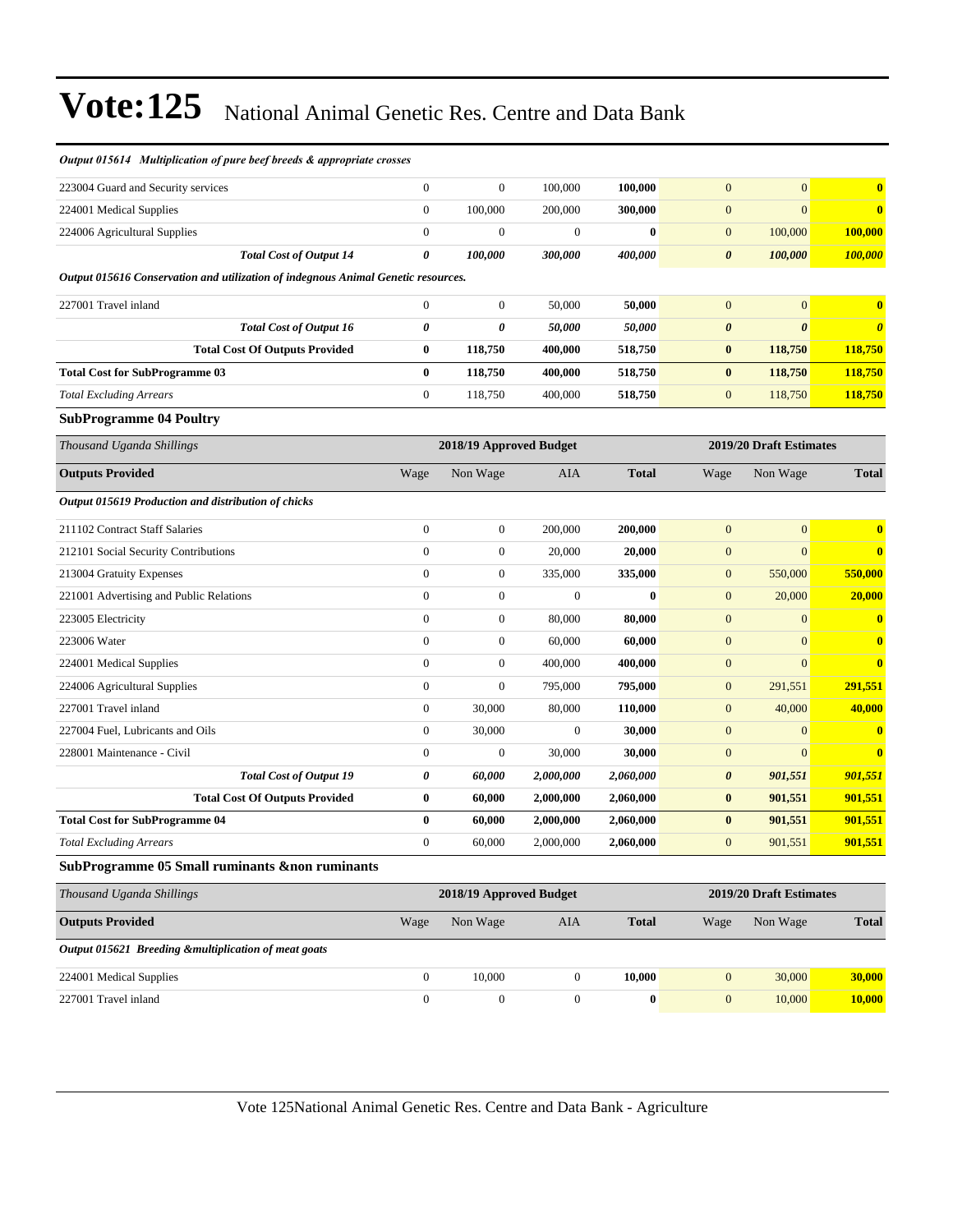| 228001 Maintenance - Civil                                                                                                                 |                                       | $\boldsymbol{0}$ | 20,000                  | $\mathbf{0}$     | 20.000       | $\mathbf{0}$          | 10,000                  | 10,000                  |
|--------------------------------------------------------------------------------------------------------------------------------------------|---------------------------------------|------------------|-------------------------|------------------|--------------|-----------------------|-------------------------|-------------------------|
|                                                                                                                                            | <b>Total Cost of Output 21</b>        | 0                | 30,000                  | 0                | 30,000       | $\boldsymbol{\theta}$ | 50,000                  | <b>50,000</b>           |
| Output 015623 Breeding &multiplication of pigs                                                                                             |                                       |                  |                         |                  |              |                       |                         |                         |
| 224001 Medical Supplies                                                                                                                    |                                       | $\boldsymbol{0}$ | 10,000                  | $\boldsymbol{0}$ | 10,000       | $\mathbf{0}$          | $\overline{0}$          | $\overline{\mathbf{0}}$ |
| 224006 Agricultural Supplies                                                                                                               |                                       | $\boldsymbol{0}$ | 60,000                  | 100,000          | 160,000      | $\mathbf{0}$          | 50,000                  | 50,000                  |
| 227001 Travel inland                                                                                                                       |                                       | $\boldsymbol{0}$ | 10,000                  | $\boldsymbol{0}$ | 10,000       | $\mathbf{0}$          | 10,000                  | 10,000                  |
|                                                                                                                                            | <b>Total Cost of Output 23</b>        | 0                | 80,000                  | 100,000          | 180,000      | $\boldsymbol{\theta}$ | 60,000                  | 60,000                  |
|                                                                                                                                            | <b>Total Cost Of Outputs Provided</b> | $\bf{0}$         | 110,000                 | 100,000          | 210,000      | $\bf{0}$              | 110,000                 | <b>110,000</b>          |
| <b>Total Cost for SubProgramme 05</b>                                                                                                      |                                       | $\bf{0}$         | 110,000                 | 100,000          | 210,000      | $\bf{0}$              | 110,000                 | 110,000                 |
| <b>Total Excluding Arrears</b>                                                                                                             |                                       | $\boldsymbol{0}$ | 110,000                 | 100,000          | 210,000      | $\mathbf{0}$          | 110,000                 | 110,000                 |
| <b>SubProgramme 06 Pasture and feeds</b>                                                                                                   |                                       |                  |                         |                  |              |                       |                         |                         |
| Thousand Uganda Shillings                                                                                                                  |                                       |                  | 2018/19 Approved Budget |                  |              |                       | 2019/20 Draft Estimates |                         |
| <b>Outputs Provided</b>                                                                                                                    |                                       | Wage             | Non Wage                | AIA              | <b>Total</b> | Wage                  | Non Wage                | <b>Total</b>            |
| Output 015627 Evaluation and multiplication of improved pasture and fodder germ-plasm                                                      |                                       |                  |                         |                  |              |                       |                         |                         |
| 211103 Allowances (Inc. Casuals, Temporary)                                                                                                |                                       | $\mathbf{0}$     | 25,000                  | 100,000          | 125,000      | $\mathbf{0}$          | 50,000                  | 50,000                  |
| 224006 Agricultural Supplies                                                                                                               |                                       | $\mathbf{0}$     | 100,000                 | 100,000          | 200,000      | $\mathbf{0}$          | 100,000                 | 100,000                 |
| 227004 Fuel, Lubricants and Oils                                                                                                           |                                       | $\mathbf{0}$     | 50,000                  | 220,000          | 270,000      | $\mathbf{0}$          | $\mathbf{0}$            | $\bf{0}$                |
| 228001 Maintenance - Civil                                                                                                                 |                                       | $\mathbf{0}$     | 25,000                  | $\boldsymbol{0}$ | 25,000       | $\mathbf{0}$          | $\overline{0}$          | $\bf{0}$                |
|                                                                                                                                            | <b>Total Cost of Output 27</b>        | 0                | 200,000                 | 420,000          | 620,000      | $\boldsymbol{\theta}$ | 150,000                 | 150,000                 |
| Output 015628 Industrial production of animal feeds.                                                                                       |                                       |                  |                         |                  |              |                       |                         |                         |
| 224006 Agricultural Supplies                                                                                                               |                                       | $\mathbf{0}$     | $\boldsymbol{0}$        | $\mathbf{0}$     | $\bf{0}$     | $\mathbf{0}$          | 50,000                  | 50,000                  |
|                                                                                                                                            | <b>Total Cost of Output 28</b>        | 0                | 0                       | 0                | $\theta$     | $\boldsymbol{\theta}$ | 50,000                  | 50,000                  |
|                                                                                                                                            | <b>Total Cost Of Outputs Provided</b> | $\bf{0}$         | 200,000                 | 420,000          | 620,000      | $\bf{0}$              | 200,000                 | 200,000                 |
| <b>Total Cost for SubProgramme 06</b>                                                                                                      |                                       | $\bf{0}$         | 200,000                 | 420,000          | 620,000      | $\bf{0}$              | 200,000                 | 200,000                 |
| <b>Total Excluding Arrears</b>                                                                                                             |                                       | $\overline{0}$   | 200,000                 | 420,000          | 620,000      | $\mathbf{0}$          | 200,000                 | 200,000                 |
| <b>SubProgramme 08 National Animal Data Bank</b>                                                                                           |                                       |                  |                         |                  |              |                       |                         |                         |
| Thousand Uganda Shillings                                                                                                                  |                                       |                  | 2018/19 Approved Budget |                  |              |                       | 2019/20 Draft Estimates |                         |
| <b>Outputs Provided</b>                                                                                                                    |                                       | Wage             | Non Wage                | <b>AIA</b>       | <b>Total</b> | Wage                  | Non Wage                | <b>Total</b>            |
| Output 015629 Develop and maintain collaborative linkages for the establishment and development of a National Animal identification system |                                       |                  |                         |                  |              |                       |                         |                         |
| 211103 Allowances (Inc. Casuals, Temporary)                                                                                                |                                       | $\boldsymbol{0}$ | 5,000                   | $\boldsymbol{0}$ | 5,000        | $\boldsymbol{0}$      | 5,000                   | 5,000                   |
| 221011 Printing, Stationery, Photocopying and Binding                                                                                      |                                       | $\boldsymbol{0}$ | 10,000                  | $\boldsymbol{0}$ | 10,000       | $\mathbf{0}$          | $\mathbf{0}$            | $\bf{0}$                |
| 227001 Travel inland                                                                                                                       |                                       | $\boldsymbol{0}$ | 10,000                  | $\boldsymbol{0}$ | 10,000       | $\boldsymbol{0}$      | $\overline{0}$          | $\boldsymbol{0}$        |
|                                                                                                                                            | <b>Total Cost of Output 29</b>        | 0                | 25,000                  | 0                | 25,000       | $\boldsymbol{\theta}$ | 5,000                   | 5,000                   |
| Output 015630 Development and maintenace of a National Livestock Registry and National Data Bank                                           |                                       |                  |                         |                  |              |                       |                         |                         |
| 221011 Printing, Stationery, Photocopying and Binding                                                                                      |                                       | $\boldsymbol{0}$ | $\boldsymbol{0}$        | $\boldsymbol{0}$ | $\bf{0}$     | $\boldsymbol{0}$      | 10,000                  | 10,000                  |
|                                                                                                                                            |                                       |                  |                         |                  |              |                       |                         |                         |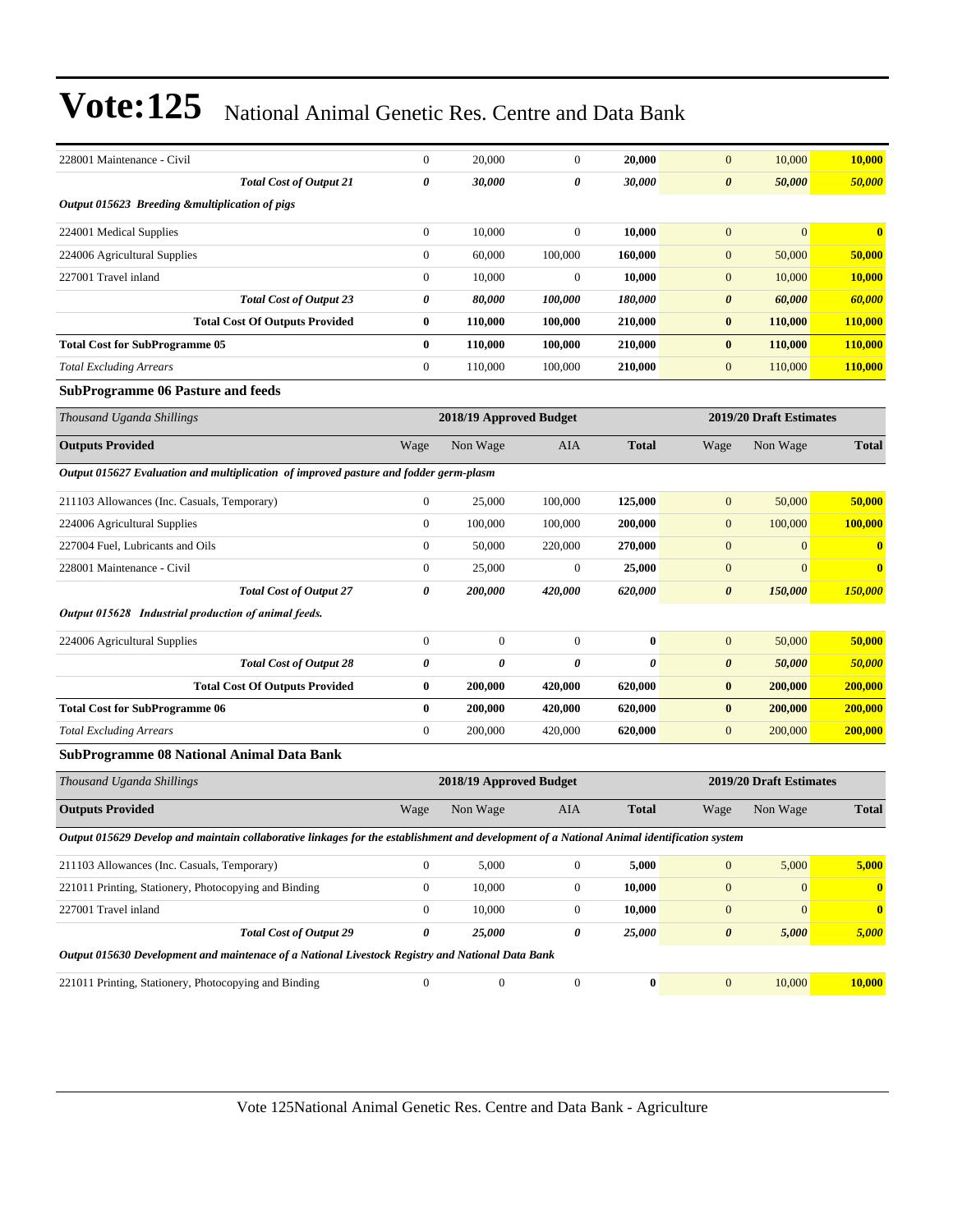| 227001 Travel inland                  | $\boldsymbol{0}$ | $\mathbf{0}$ | 10,000                          | 10,000 |
|---------------------------------------|------------------|--------------|---------------------------------|--------|
| <b>Total Cost of Output 30</b>        | 0                |              | 20,000<br>$\boldsymbol{\theta}$ | 20,000 |
| <b>Total Cost Of Outputs Provided</b> | 25,000           | 25,000       | 25,000                          | 25,000 |
| <b>Total Cost for SubProgramme 08</b> | 25,000           | 25,000       | 25,000                          | 25,000 |
| <b>Total Excluding Arrears</b>        | 25,000           | 25,000       | 25,000                          | 25,000 |

#### **SubProgramme 09 Fish breeding and production**

| Thousand Uganda Shillings                                                        |                | 2018/19 Approved Budget |              |              | 2019/20 Draft Estimates |          |              |
|----------------------------------------------------------------------------------|----------------|-------------------------|--------------|--------------|-------------------------|----------|--------------|
| <b>Outputs Provided</b>                                                          | Wage           | Non Wage                | <b>AIA</b>   | <b>Total</b> | Wage                    | Non Wage | <b>Total</b> |
| Output 015634 Production and sale of founder brood stock of fisheries resources. |                |                         |              |              |                         |          |              |
| 224006 Agricultural Supplies                                                     | $\mathbf{0}$   | $\mathbf{0}$            | $\Omega$     | $\mathbf{0}$ | $\mathbf{0}$            | 34,000   | 34,000       |
| 227001 Travel inland                                                             | $\overline{0}$ | 10,000                  | $\theta$     | 10,000       | $\mathbf{0}$            | $\Omega$ | $\mathbf{0}$ |
| 228001 Maintenance - Civil                                                       | $\overline{0}$ | 24,000                  | $\mathbf{0}$ | 24,000       | $\mathbf{0}$            | $\Omega$ | $\mathbf{0}$ |
| <b>Total Cost of Output 34</b>                                                   | 0              | 34,000                  | 0            | 34,000       | $\boldsymbol{\theta}$   | 34,000   | 34,000       |
| <b>Total Cost Of Outputs Provided</b>                                            | $\bf{0}$       | 34,000                  | $\bf{0}$     | 34,000       | $\bf{0}$                | 34,000   | 34,000       |
| <b>Total Cost for SubProgramme 09</b>                                            | $\mathbf{0}$   | 34,000                  | $\mathbf{0}$ | 34,000       | $\bf{0}$                | 34,000   | 34,000       |
| <b>Total Excluding Arrears</b>                                                   | $\mathbf{0}$   | 34,000                  | $\theta$     | 34,000       | $\mathbf{0}$            | 34,000   | 34,000       |
| <b>SubProgramme 10 Assisted Reproductive Technologies (ARTs)</b>                 |                |                         |              |              |                         |          |              |

| Thousand Uganda Shillings                                                                                  |                                | 2018/19 Approved Budget |                  |                  |              |                       | 2019/20 Draft Estimates |              |  |  |
|------------------------------------------------------------------------------------------------------------|--------------------------------|-------------------------|------------------|------------------|--------------|-----------------------|-------------------------|--------------|--|--|
| <b>Outputs Provided</b>                                                                                    |                                | Wage                    | Non Wage         | <b>AIA</b>       | <b>Total</b> | Wage                  | Non Wage                | <b>Total</b> |  |  |
| Output 015636 Strengthening and maintenace of dairy & beef bull, billy & boar studs.                       |                                |                         |                  |                  |              |                       |                         |              |  |  |
| 224006 Agricultural Supplies                                                                               |                                | $\overline{0}$          | 50,000           | $\mathbf{0}$     | 50,000       | $\mathbf{0}$          | 50,000                  | 50,000       |  |  |
|                                                                                                            | <b>Total Cost of Output 36</b> | 0                       | 50,000           | 0                | 50,000       | 0                     | 50,000                  | 50,000       |  |  |
| Output 015637 Training, refreshing and facilitating AI and MOET technicians                                |                                |                         |                  |                  |              |                       |                         |              |  |  |
| 221003 Staff Training                                                                                      |                                | $\overline{0}$          | 20,000           | $\boldsymbol{0}$ | 20,000       | $\overline{0}$        | 220,000                 | 220,000      |  |  |
|                                                                                                            | <b>Total Cost of Output 37</b> | 0                       | 20,000           | 0                | 20,000       | 0                     | 220,000                 | 220,000      |  |  |
| Output 015638 Providing breeding-training to farmers and other stakeholders along the ARTs value chain     |                                |                         |                  |                  |              |                       |                         |              |  |  |
| 221001 Advertising and Public Relations                                                                    |                                | $\overline{0}$          | $\overline{0}$   | $\Omega$         | $\mathbf{0}$ | $\overline{0}$        | 55,808                  | 55,808       |  |  |
| 224006 Agricultural Supplies                                                                               |                                | $\overline{0}$          | $\overline{0}$   | $\Omega$         | $\mathbf{0}$ | $\mathbf{0}$          | 300,000                 | 300,000      |  |  |
| 227001 Travel inland                                                                                       |                                | $\Omega$                | 10,000           | $\Omega$         | 10,000       | $\overline{0}$        | 10,000                  | 10,000       |  |  |
| 228002 Maintenance - Vehicles                                                                              |                                | $\Omega$                | $\overline{0}$   | $\Omega$         | $\mathbf{0}$ | $\overline{0}$        | 100,000                 | 100,000      |  |  |
|                                                                                                            | <b>Total Cost of Output 38</b> | 0                       | 10,000           | 0                | 10,000       | $\boldsymbol{\theta}$ | 465,808                 | 465,808      |  |  |
| Output 015639 Production, procurement and sale of semen, eggs, ova, embryos and their associated equipment |                                |                         |                  |                  |              |                       |                         |              |  |  |
| 213002 Incapacity, death benefits and funeral expenses                                                     |                                | $\overline{0}$          | 10,000           | $\overline{0}$   | 10,000       | $\mathbf{0}$          | $\overline{0}$          | $\bf{0}$     |  |  |
| 221016 IFMS Recurrent costs                                                                                |                                | $\mathbf{0}$            | $\mathbf{0}$     | $\mathbf{0}$     | $\mathbf{0}$ | $\overline{0}$        | 10,000                  | 10,000       |  |  |
| 223006 Water                                                                                               |                                | $\theta$                | $\boldsymbol{0}$ | $\mathbf{0}$     | $\bf{0}$     | $\overline{0}$        | 43,311                  | 43,311       |  |  |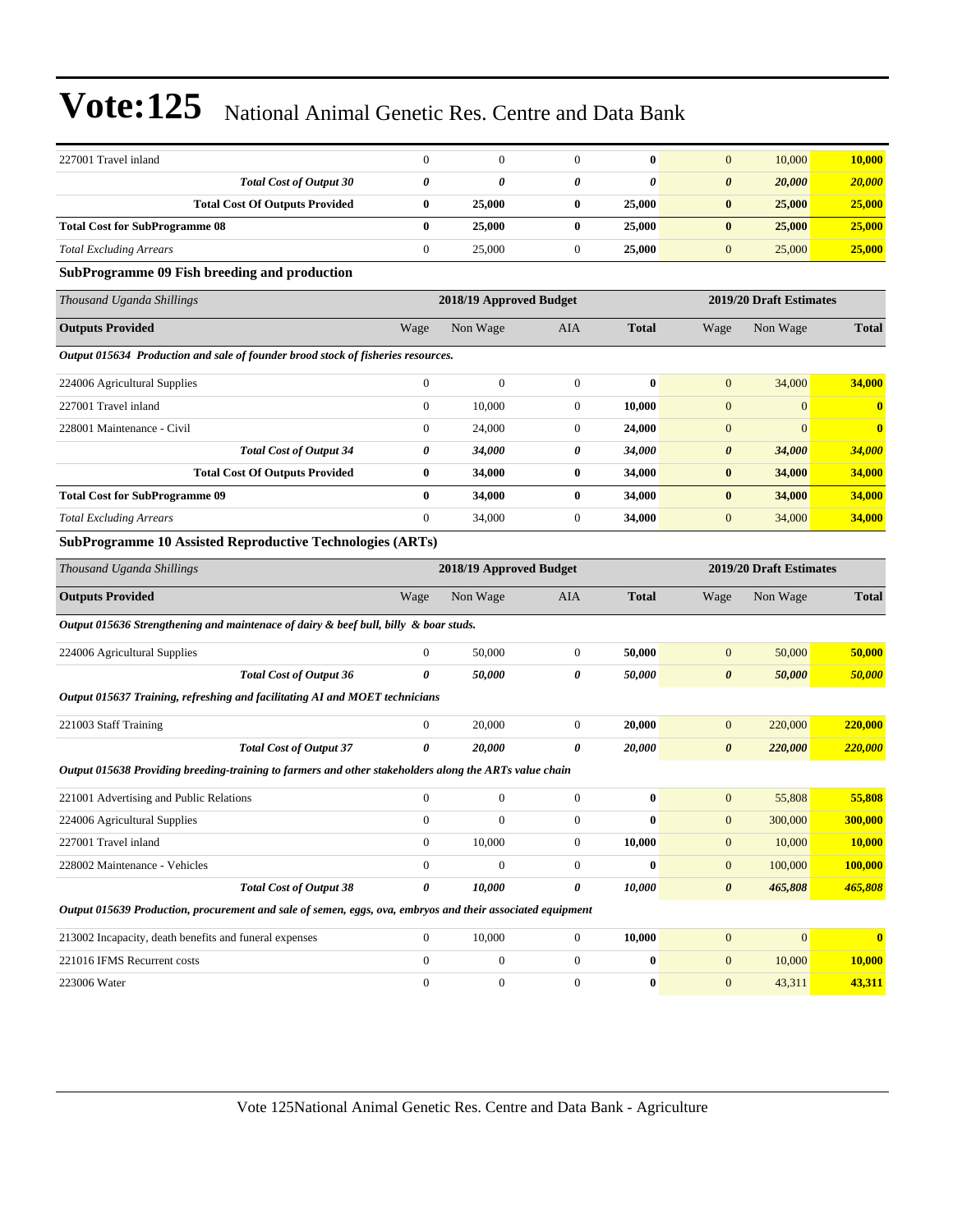| 224006 Agricultural Supplies                                                                | $\mathbf{0}$                  | 20,000                  | $\overline{0}$        | 20,000       | $\mathbf{0}$                  | 1,194,192               | 1,194,192               |
|---------------------------------------------------------------------------------------------|-------------------------------|-------------------------|-----------------------|--------------|-------------------------------|-------------------------|-------------------------|
| 225001 Consultancy Services- Short term                                                     | $\mathbf{0}$                  | $\boldsymbol{0}$        | $\boldsymbol{0}$      | $\bf{0}$     | $\mathbf{0}$                  | 62,425                  | 62,425                  |
| 225002 Consultancy Services-Long-term                                                       | $\Omega$                      | $\theta$                | $\overline{0}$        | $\mathbf{0}$ | $\mathbf{0}$                  | 2,127,575               | 2,127,575               |
| 227001 Travel inland                                                                        | $\mathbf{0}$                  | 13,311                  | $\overline{0}$        | 13,311       | $\boldsymbol{0}$              | $\mathbf{0}$            | $\bf{0}$                |
| <b>Total Cost of Output 39</b>                                                              | 0                             | 43,311                  | 0                     | 43,311       | $\boldsymbol{\theta}$         | 3,437,503               | 3,437,503               |
| Output 015640 Production, procurement and sale of liquid nitrogen and associated equipment. |                               |                         |                       |              |                               |                         |                         |
| 221002 Workshops and Seminars                                                               | $\mathbf{0}$                  | $\boldsymbol{0}$        | $\overline{0}$        | $\bf{0}$     | $\mathbf{0}$                  | 50,000                  | 50,000                  |
| 221011 Printing, Stationery, Photocopying and Binding                                       | $\mathbf{0}$                  | $\overline{0}$          | $\overline{0}$        | $\mathbf{0}$ | $\mathbf{0}$                  | 18,753                  | 18,753                  |
| 223005 Electricity                                                                          | $\mathbf{0}$                  | 100,000                 | 100,000               | 200,000      | $\mathbf{0}$                  | $\overline{0}$          | $\bf{0}$                |
| 224001 Medical Supplies                                                                     | $\mathbf{0}$                  | $\overline{0}$          | $\overline{0}$        | $\mathbf{0}$ | $\mathbf{0}$                  | 100,000                 | 100,000                 |
| 224006 Agricultural Supplies                                                                | $\boldsymbol{0}$              | 50,000                  | $\boldsymbol{0}$      | 50,000       | $\mathbf{0}$                  | 350,000                 | 350,000                 |
| 227002 Travel abroad                                                                        | $\overline{0}$                | $\overline{0}$          | $\overline{0}$        | $\bf{0}$     | $\mathbf{0}$                  | 50,000                  | 50,000                  |
| 227004 Fuel, Lubricants and Oils                                                            | $\mathbf{0}$                  | 60,000                  | $\boldsymbol{0}$      | 60,000       | $\mathbf{0}$                  | 100,000                 | 100,000                 |
| 228001 Maintenance - Civil                                                                  | $\Omega$                      | $\overline{0}$          | $\overline{0}$        | $\mathbf{0}$ | $\mathbf{0}$                  | 100,000                 | 100,000                 |
| 228002 Maintenance - Vehicles                                                               | $\mathbf{0}$                  | $\boldsymbol{0}$        | $\boldsymbol{0}$      | $\bf{0}$     | $\mathbf{0}$                  | 100,000                 | 100,000                 |
| 228003 Maintenance - Machinery, Equipment & Furniture                                       | $\Omega$                      | $\theta$                | $\Omega$              | $\theta$     | $\overline{0}$                | 100,000                 | 100,000                 |
| 228004 Maintenance - Other                                                                  | $\mathbf{0}$                  | 8,753                   | $\overline{0}$        | 8,753        | $\mathbf{0}$                  | $\overline{0}$          | $\overline{\mathbf{0}}$ |
| <b>Total Cost of Output 40</b>                                                              | $\theta$                      | 218,753                 | 100,000               | 318,753      | $\boldsymbol{\theta}$         | 968,753                 | 968,753                 |
| Output 015641 Strengthening and maintenace of state-of- the-art ARTs laboratories           |                               |                         |                       |              |                               |                         |                         |
| 224001 Medical Supplies                                                                     | $\boldsymbol{0}$              | $\boldsymbol{0}$        | $\boldsymbol{0}$      | $\bf{0}$     | $\mathbf{0}$                  | 200,000                 | 200,000                 |
| <b>Total Cost of Output 41</b>                                                              | $\boldsymbol{\theta}$         | 0                       | $\boldsymbol{\theta}$ | $\theta$     | $\boldsymbol{\theta}$         | 200,000                 | 200,000                 |
| <b>Total Cost Of Outputs Provided</b>                                                       | $\bf{0}$                      | 342,065                 | 100,000               | 442,065      | $\bf{0}$                      | 5,342,065               | 5,342,065               |
| <b>Total Cost for SubProgramme 10</b>                                                       | $\mathbf{0}$                  | 342,065                 | 100,000               | 442,065      | $\bf{0}$                      | 5,342,065               | 5,342,065               |
| <b>Total Excluding Arrears</b>                                                              | $\mathbf{0}$                  | 342,065                 | 100,000               | 442,065      | $\boldsymbol{0}$              | 5,342,065               | 5,342,065               |
| <b>Development Budget Estimates</b>                                                         |                               |                         |                       |              |                               |                         |                         |
| Project 1325 NAGRC Strategic Intervention for Animal Genetics Improvement Project           |                               |                         |                       |              |                               |                         |                         |
| Thousand Uganda Shillings                                                                   |                               | 2018/19 Approved Budget |                       |              |                               | 2019/20 Draft Estimates |                         |
| <b>Outputs Provided</b>                                                                     | <b>GoU Dev't External Fin</b> |                         | <b>AIA</b>            | <b>Total</b> | <b>GoU Dev't External Fin</b> |                         | <b>Total</b>            |

*Output 015601 Human Resource management &development.* 211102 Contract Staff Salaries 200,000 0 0 **200,000** 0 0 **0** 221003 Staff Training 100,000 0 0 **100,000** 100,000 0 **100,000** 223006 Water 0 0 0 **0** 50,000 0 **50,000** 226001 Insurances 0 0 0 **0** 80,000 0 **80,000** 227002 Travel abroad 20,000 0 0 **20,000** 50,000 0 **50,000** 228002 Maintenance - Vehicles 50,000 0 0 **50,000** 50,000 0 **50,000** *Total Cost Of Output 015601 370,000 0 0 370,000 330,000 0 330,000 Output 015608 Dairy breeding, promotion of Dairy breeds associations and Dairy breeder societies* 227001 Travel inland 0 0 0 **0** 100,000 0 **100,000** *Total Cost Of Output 015608 0 0 0 0 100,000 0 100,000*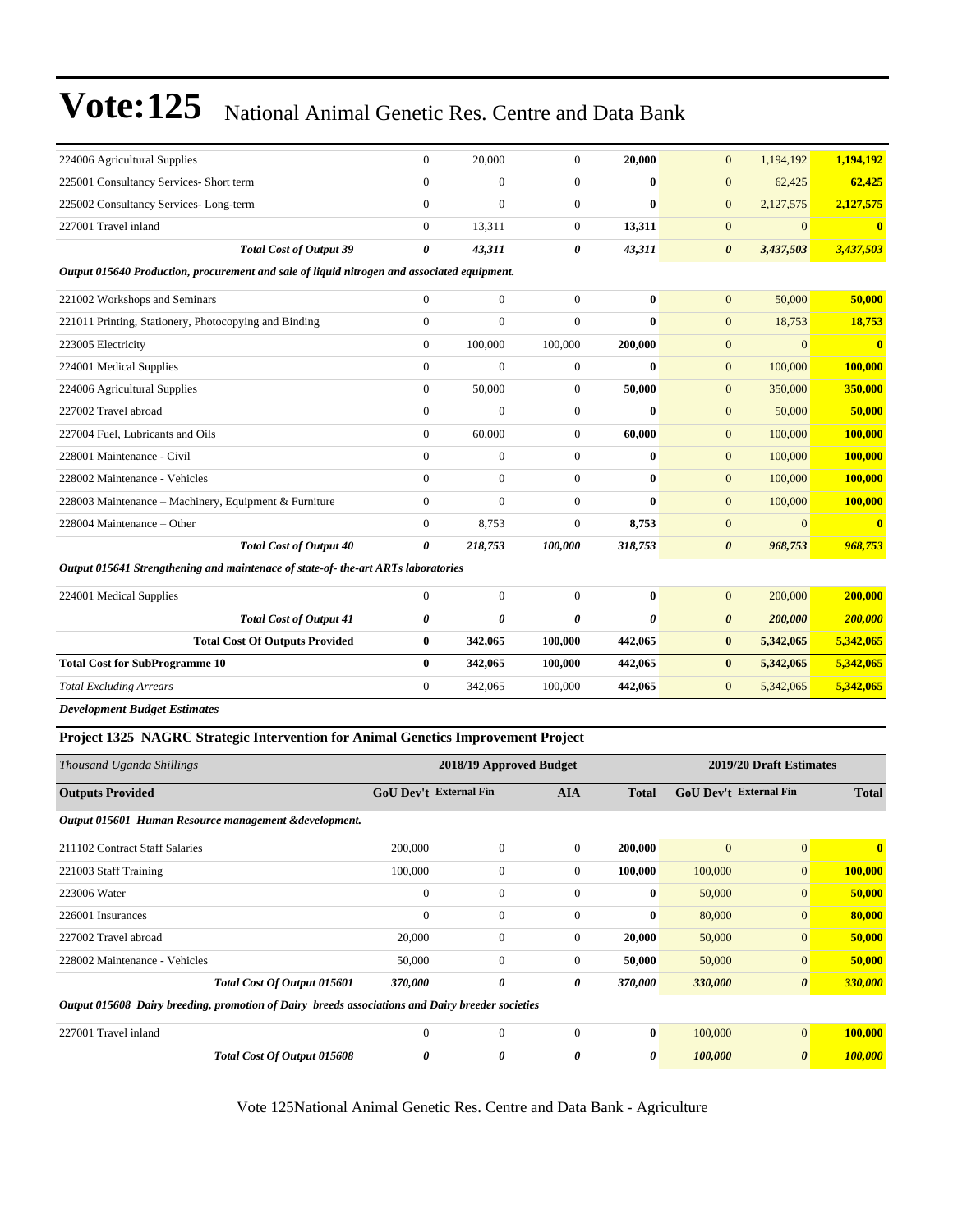| Output 015611 Conservation and utilization of indegnous Animal Genetic resources.                      |                             |                       |                  |                  |                       |              |                       |           |
|--------------------------------------------------------------------------------------------------------|-----------------------------|-----------------------|------------------|------------------|-----------------------|--------------|-----------------------|-----------|
| 224006 Agricultural Supplies                                                                           |                             | $\mathbf{0}$          | $\boldsymbol{0}$ | $\mathbf{0}$     | $\bf{0}$              | 499,982      | $\mathbf{0}$          | 499,982   |
| 227001 Travel inland                                                                                   |                             | $\boldsymbol{0}$      | $\boldsymbol{0}$ | $\boldsymbol{0}$ | $\bf{0}$              | 50,000       | $\mathbf{0}$          | 50,000    |
|                                                                                                        | Total Cost Of Output 015611 | $\boldsymbol{\theta}$ | 0                | 0                | 0                     | 549,982      | $\boldsymbol{\theta}$ | 549,982   |
| Output 015619 Production and distribution of chicks                                                    |                             |                       |                  |                  |                       |              |                       |           |
| 224006 Agricultural Supplies                                                                           |                             | $\mathbf{0}$          | $\boldsymbol{0}$ | $\mathbf{0}$     | $\bf{0}$              | 600,000      | $\mathbf{0}$          | 600,000   |
|                                                                                                        | Total Cost Of Output 015619 | $\boldsymbol{\theta}$ | 0                | 0                | 0                     | 600,000      | $\boldsymbol{\theta}$ | 600,000   |
| Output 015621 Breeding &multiplication of meat goats                                                   |                             |                       |                  |                  |                       |              |                       |           |
| 224006 Agricultural Supplies                                                                           |                             | $\mathbf{0}$          | $\boldsymbol{0}$ | $\mathbf{0}$     | $\boldsymbol{0}$      | 168,000      | $\mathbf{0}$          | 168,000   |
| 227001 Travel inland                                                                                   |                             | $\mathbf{0}$          | $\boldsymbol{0}$ | $\boldsymbol{0}$ | $\bf{0}$              | 72,000       | $\mathbf{0}$          | 72,000    |
| 228001 Maintenance - Civil                                                                             |                             | $\boldsymbol{0}$      | $\boldsymbol{0}$ | $\boldsymbol{0}$ | $\boldsymbol{0}$      | 60,000       | $\boldsymbol{0}$      | 60,000    |
|                                                                                                        | Total Cost Of Output 015621 | $\boldsymbol{\theta}$ | 0                | 0                | $\boldsymbol{\theta}$ | 300,000      | $\pmb{\theta}$        | 300,000   |
| Output 015623 Breeding & multiplication of pigs                                                        |                             |                       |                  |                  |                       |              |                       |           |
| 224006 Agricultural Supplies                                                                           |                             | $\boldsymbol{0}$      | $\boldsymbol{0}$ | $\boldsymbol{0}$ | $\bf{0}$              | 400,000      | $\boldsymbol{0}$      | 400,000   |
| 228001 Maintenance - Civil                                                                             |                             | $\mathbf{0}$          | $\boldsymbol{0}$ | $\boldsymbol{0}$ | $\bf{0}$              | 100,000      | $\mathbf{0}$          | 100,000   |
|                                                                                                        | Total Cost Of Output 015623 | $\theta$              | 0                | 0                | 0                     | 500,000      | $\boldsymbol{\theta}$ | 500,000   |
| Output 015627 Evaluation and multiplication of improved pasture and fodder germ-plasm                  |                             |                       |                  |                  |                       |              |                       |           |
| 211103 Allowances (Inc. Casuals, Temporary)                                                            |                             | $\mathbf{0}$          | $\boldsymbol{0}$ | $\boldsymbol{0}$ | $\bf{0}$              | 383,840      | $\overline{0}$        | 383,840   |
| 221001 Advertising and Public Relations                                                                |                             | $\mathbf{0}$          | $\boldsymbol{0}$ | $\boldsymbol{0}$ | $\bf{0}$              | 50,000       | $\mathbf{0}$          | 50,000    |
| 224001 Medical Supplies                                                                                |                             | 100,000               | $\boldsymbol{0}$ | $\boldsymbol{0}$ | 100,000               | $\mathbf{0}$ | $\mathbf{0}$          | $\bf{0}$  |
| 224006 Agricultural Supplies                                                                           |                             | 170,000               | $\boldsymbol{0}$ | $\mathbf{0}$     | 170,000               | 770,000      | $\mathbf{0}$          | 770,000   |
| 227004 Fuel, Lubricants and Oils                                                                       |                             | $\boldsymbol{0}$      | $\boldsymbol{0}$ | $\mathbf{0}$     | $\bf{0}$              | 116,160      | $\mathbf{0}$          | 116,160   |
|                                                                                                        | Total Cost Of Output 015627 | 270,000               | 0                | 0                | 270,000               | 1,320,000    | $\boldsymbol{\theta}$ | 1,320,000 |
| Output 015630 Development and maintenace of a National Livestock Registry and National Data Bank       |                             |                       |                  |                  |                       |              |                       |           |
| 221008 Computer supplies and Information Technology (IT)                                               |                             | $\mathbf{0}$          | $\boldsymbol{0}$ | $\mathbf{0}$     | $\bf{0}$              | 33,940       | $\boldsymbol{0}$      | 33,940    |
| 221011 Printing, Stationery, Photocopying and Binding                                                  |                             | $\boldsymbol{0}$      | $\boldsymbol{0}$ | $\boldsymbol{0}$ | $\bf{0}$              | 22,800       | $\mathbf{0}$          | 22,800    |
| 222003 Information and communications technology (ICT)                                                 |                             | $\mathbf{0}$          | $\boldsymbol{0}$ | $\boldsymbol{0}$ | $\bf{0}$              | 142,111      | $\mathbf{0}$          | 142,111   |
| 224006 Agricultural Supplies                                                                           |                             | 200,000               | $\boldsymbol{0}$ | $\mathbf{0}$     | 200,000               | $\mathbf{0}$ | $\mathbf{0}$          | $\bf{0}$  |
| 225002 Consultancy Services-Long-term                                                                  |                             | $\boldsymbol{0}$      | $\boldsymbol{0}$ | $\boldsymbol{0}$ | $\boldsymbol{0}$      | 200,000      | $\mathbf{0}$          | 200,000   |
| 227001 Travel inland                                                                                   |                             | $\Omega$              | $\overline{0}$   | $\Omega$         | $\mathbf{0}$          | 1,149        | $\overline{0}$        | 1,149     |
|                                                                                                        | Total Cost Of Output 015630 | 200,000               | 0                | 0                | 200,000               | 400,000      | $\boldsymbol{\theta}$ | 400,000   |
| Output 015637 Training, refreshing and facilitating AI and MOET technicians                            |                             |                       |                  |                  |                       |              |                       |           |
| 221003 Staff Training                                                                                  |                             | 150,000               | $\boldsymbol{0}$ | $\boldsymbol{0}$ | 150,000               | 600,000      | $\mathbf{0}$          | 600,000   |
| 224006 Agricultural Supplies                                                                           |                             | $\boldsymbol{0}$      | $\boldsymbol{0}$ | 0                | $\bf{0}$              | 600,000      | $\mathbf{0}$          | 600,000   |
|                                                                                                        | Total Cost Of Output 015637 | 150,000               | 0                | 0                | 150,000               | 1,200,000    | $\boldsymbol{\theta}$ | 1,200,000 |
| Output 015638 Providing breeding-training to farmers and other stakeholders along the ARTs value chain |                             |                       |                  |                  |                       |              |                       |           |
|                                                                                                        |                             |                       |                  |                  |                       |              |                       |           |
| 221001 Advertising and Public Relations                                                                |                             | $\boldsymbol{0}$      | $\boldsymbol{0}$ | $\boldsymbol{0}$ | $\bf{0}$              | 200,000      | $\mathbf{0}$          | 200,000   |
| 221003 Staff Training                                                                                  |                             | $\boldsymbol{0}$      | $\boldsymbol{0}$ | $\boldsymbol{0}$ | $\bf{0}$              | 600,000      | $\mathbf{0}$          | 600,000   |
| 223003 Rent – (Produced Assets) to private entities                                                    |                             | $\boldsymbol{0}$      | $\boldsymbol{0}$ | $\boldsymbol{0}$ | $\boldsymbol{0}$      | 200,000      | $\mathbf{0}$          | 200,000   |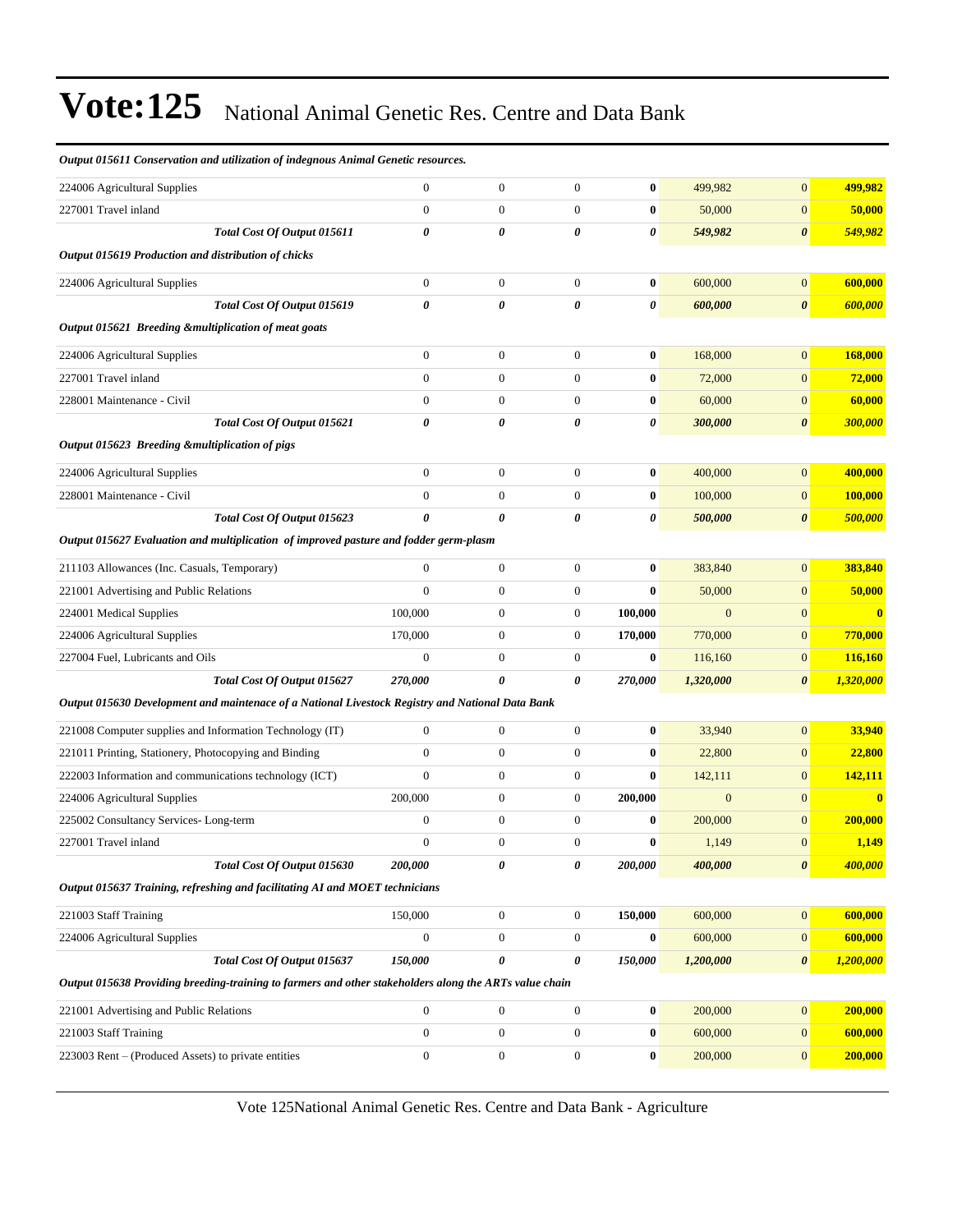| 227001 Travel inland                                                                                       | $\boldsymbol{0}$       | $\boldsymbol{0}$ | $\boldsymbol{0}$ | $\bf{0}$              | 352,442          | $\boldsymbol{0}$       | 352,442      |
|------------------------------------------------------------------------------------------------------------|------------------------|------------------|------------------|-----------------------|------------------|------------------------|--------------|
| 227002 Travel abroad                                                                                       | $\overline{0}$         | $\boldsymbol{0}$ | $\boldsymbol{0}$ | $\bf{0}$              | 200,000          | $\overline{0}$         | 200,000      |
| 227004 Fuel, Lubricants and Oils                                                                           | $\overline{0}$         | $\boldsymbol{0}$ | $\boldsymbol{0}$ | $\bf{0}$              | 296,000          | $\boldsymbol{0}$       | 296,000      |
| <b>Total Cost Of Output 015638</b>                                                                         | $\boldsymbol{\theta}$  | 0                | 0                | 0                     | 1,848,442        | 0                      | 1,848,442    |
| Output 015639 Production, procurement and sale of semen, eggs, ova, embryos and their associated equipment |                        |                  |                  |                       |                  |                        |              |
| 224006 Agricultural Supplies                                                                               | $\boldsymbol{0}$       | $\boldsymbol{0}$ | $\mathbf{0}$     | $\bf{0}$              | 500,000          | $\mathbf{0}$           | 500,000      |
| Total Cost Of Output 015639                                                                                | 0                      | 0                | 0                | 0                     | 500,000          | 0                      | 500,000      |
| Output 015640 Production, procurement and sale of liquid nitrogen and associated equipment.                |                        |                  |                  |                       |                  |                        |              |
| 223005 Electricity                                                                                         | $\boldsymbol{0}$       | $\boldsymbol{0}$ | $\mathbf{0}$     | $\bf{0}$              | 304,000          | $\mathbf{0}$           | 304,000      |
| Total Cost Of Output 015640                                                                                | $\boldsymbol{\theta}$  | 0                | 0                | $\boldsymbol{\theta}$ | 304,000          | 0                      | 304,000      |
| <b>Total Cost for Outputs Provided</b>                                                                     | 990,000                | $\boldsymbol{0}$ | $\boldsymbol{0}$ | 990,000               | 7,952,425        | $\overline{0}$         | 7,952,425    |
| <b>Capital Purchases</b>                                                                                   | GoU Dev't External Fin |                  | <b>AIA</b>       | <b>Total</b>          |                  | GoU Dev't External Fin | <b>Total</b> |
| Output 015672 Government Buildings and Administrative Infrastructure                                       |                        |                  |                  |                       |                  |                        |              |
| 281504 Monitoring, Supervision & Appraisal of capital works                                                | 50,000                 | $\boldsymbol{0}$ | $\boldsymbol{0}$ | 50,000                | $\overline{0}$   | $\boldsymbol{0}$       | $\bf{0}$     |
| 312101 Non-Residential Buildings                                                                           | 1,350,000              | $\boldsymbol{0}$ | $\boldsymbol{0}$ | 1,350,000             | 6,141,792        | $\boldsymbol{0}$       | 6,141,792    |
| 312102 Residential Buildings                                                                               | 60,000                 | $\boldsymbol{0}$ | $\mathbf{0}$     | 60,000                | $\mathbf{0}$     | $\mathbf{0}$           | $\bf{0}$     |
| 312104 Other Structures                                                                                    | $\mathbf{0}$           | $\boldsymbol{0}$ | $\mathbf{0}$     | $\bf{0}$              | 500,000          | $\boldsymbol{0}$       | 500,000      |
| 312203 Furniture & Fixtures                                                                                | 40,000                 | $\boldsymbol{0}$ | $\mathbf{0}$     | 40,000                | $\mathbf{0}$     | $\mathbf{0}$           | $\bf{0}$     |
| Total Cost Of Output 015672                                                                                | 1,500,000              | 0                | 0                | 1,500,000             | 6,641,792        | 0                      | 6,641,792    |
| Output 015673 Roads, Streets and Highways                                                                  |                        |                  |                  |                       |                  |                        |              |
| 312103 Roads and Bridges.                                                                                  | 400,000                | $\boldsymbol{0}$ | $\boldsymbol{0}$ | 400,000               | 250,000          | $\boldsymbol{0}$       | 250,000      |
| Total Cost Of Output 015673                                                                                | 400,000                | 0                | 0                | 400,000               | 250,000          | $\pmb{\theta}$         | 250,000      |
| Output 015675 Purchase of Motor Vehicles and Other Transport Equipment                                     |                        |                  |                  |                       |                  |                        |              |
| 312201 Transport Equipment                                                                                 | 625,000                | $\boldsymbol{0}$ | $\boldsymbol{0}$ | 625,000               | 1,020,000        | $\mathbf{0}$           | 1,020,000    |
| Total Cost Of Output 015675                                                                                | 625,000                | 0                | 0                | 625,000               | 1,020,000        | 0                      | 1,020,000    |
| Output 015677 Purchase of Specialised Machinery & Equipment                                                |                        |                  |                  |                       |                  |                        |              |
| 281504 Monitoring, Supervision & Appraisal of capital works                                                | $\boldsymbol{0}$       | $\boldsymbol{0}$ | $\boldsymbol{0}$ | $\bf{0}$              | 100,000          | $\mathbf{0}$           | 100,000      |
| 312202 Machinery and Equipment                                                                             | 180,000                | $\boldsymbol{0}$ | $\mathbf{0}$     | 180,000               | 1,250,000        | $\mathbf{0}$           | 1,250,000    |
| 314201 Materials and supplies                                                                              | $\boldsymbol{0}$       | $\overline{0}$   | $\mathbf{0}$     | $\bf{0}$              | 1,750,000        | $\overline{0}$         | 1,750,000    |
| Total Cost Of Output 015677                                                                                | 180,000                | 0                | 0                | 180,000               | 3,100,000        | $\boldsymbol{\theta}$  | 3,100,000    |
| Output 015679 Acquisition of Other Capital Assets                                                          |                        |                  |                  |                       |                  |                        |              |
| 281502 Feasibility Studies for Capital Works                                                               | 150,000                | $\boldsymbol{0}$ | $\boldsymbol{0}$ | 150,000               | $\boldsymbol{0}$ | $\mathbf{0}$           | $\bf{0}$     |
| 281503 Engineering and Design Studies & Plans for capital<br>works                                         | 100,000                | $\boldsymbol{0}$ | $\boldsymbol{0}$ | 100,000               | $\boldsymbol{0}$ | $\mathbf{0}$           | $\bf{0}$     |
| 281504 Monitoring, Supervision & Appraisal of capital works                                                | 50,000                 | $\boldsymbol{0}$ | $\boldsymbol{0}$ | 50,000                | 200,000          | $\mathbf{0}$           | 200,000      |
| 311101 Land                                                                                                | 100,000                | $\boldsymbol{0}$ | $\boldsymbol{0}$ | 100,000               | $\boldsymbol{0}$ | $\mathbf{0}$           | $\bf{0}$     |
| 312104 Other Structures                                                                                    | 1,000,000              | $\boldsymbol{0}$ | $\boldsymbol{0}$ | 1,000,000             | $\mathbf{0}$     | $\mathbf{0}$           | $\bf{0}$     |
| 312212 Medical Equipment                                                                                   | $\mathbf{0}$           | $\boldsymbol{0}$ | $\mathbf{0}$     | $\bf{0}$              | 1,850,000        | $\mathbf{0}$           | 1,850,000    |
| 312214 Laboratory Equipments                                                                               | $\boldsymbol{0}$       | $\boldsymbol{0}$ | $\boldsymbol{0}$ | $\bf{0}$              | 100,000          | $\mathbf{0}$           | 100,000      |
| 312301 Cultivated Assets                                                                                   | 905,000                | $\boldsymbol{0}$ | $\boldsymbol{0}$ | 905,000               | 550,000          | $\boldsymbol{0}$       | 550,000      |
|                                                                                                            |                        |                  |                  |                       |                  |                        |              |